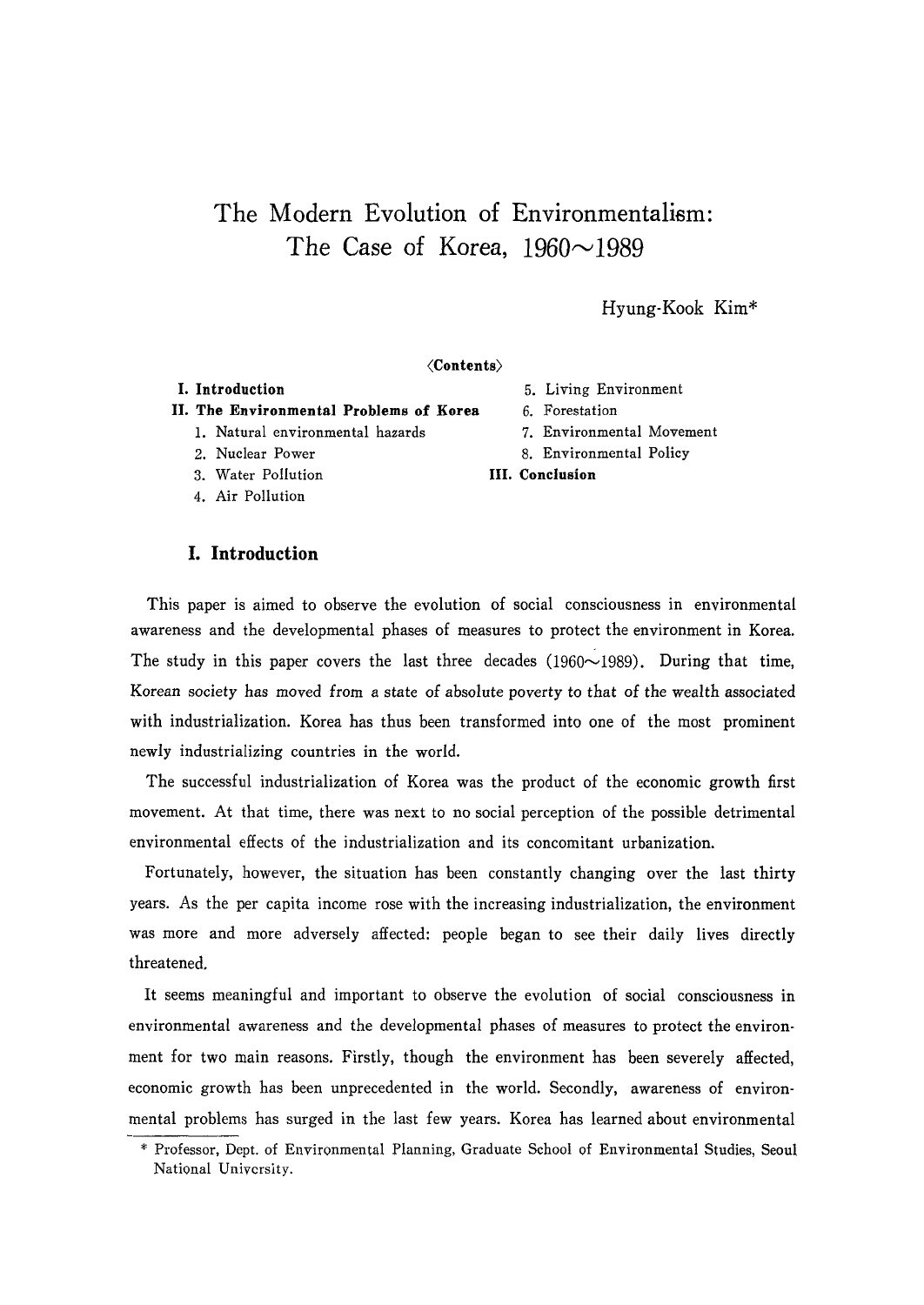policy from western countries. However, in the West, environmental consciousness spreads only after industrialization. It is therefore of interest to study the case of Korea where consciousness is RAPIDLY growing even under on-going industrialization.

In an effort to study the environmental situation, the development of remedial measures and people's awareness of the situation, I have chosen to make a study of environmental editorials which appeared in the Choson Ilbo daily newspaper. Considered Korea's leading daily newspaper, the Choson Ilbo has the largest circulation. These editorials have appeared over the last thirty years, from 1960 to 1989 and I have chosen to analyze them by making use of content analysis.

# **II. The Environmental Problems of Korea**

There have been 385 editorials concerning the environment printed in Choson Ilbo daily newspaper between 1960 and 1989; this means about 13 articles a year. Considering these articles according to decades, we find the following distribution: 217 articles, 56.3% in the 1970s; 102 articles, 26.5% in the 1980s; and only 26 articles, 17.2% in the 1960s (see Table 1).



**Fig. 1.** Number of Editorials by Month,  $1960 \sim 1989$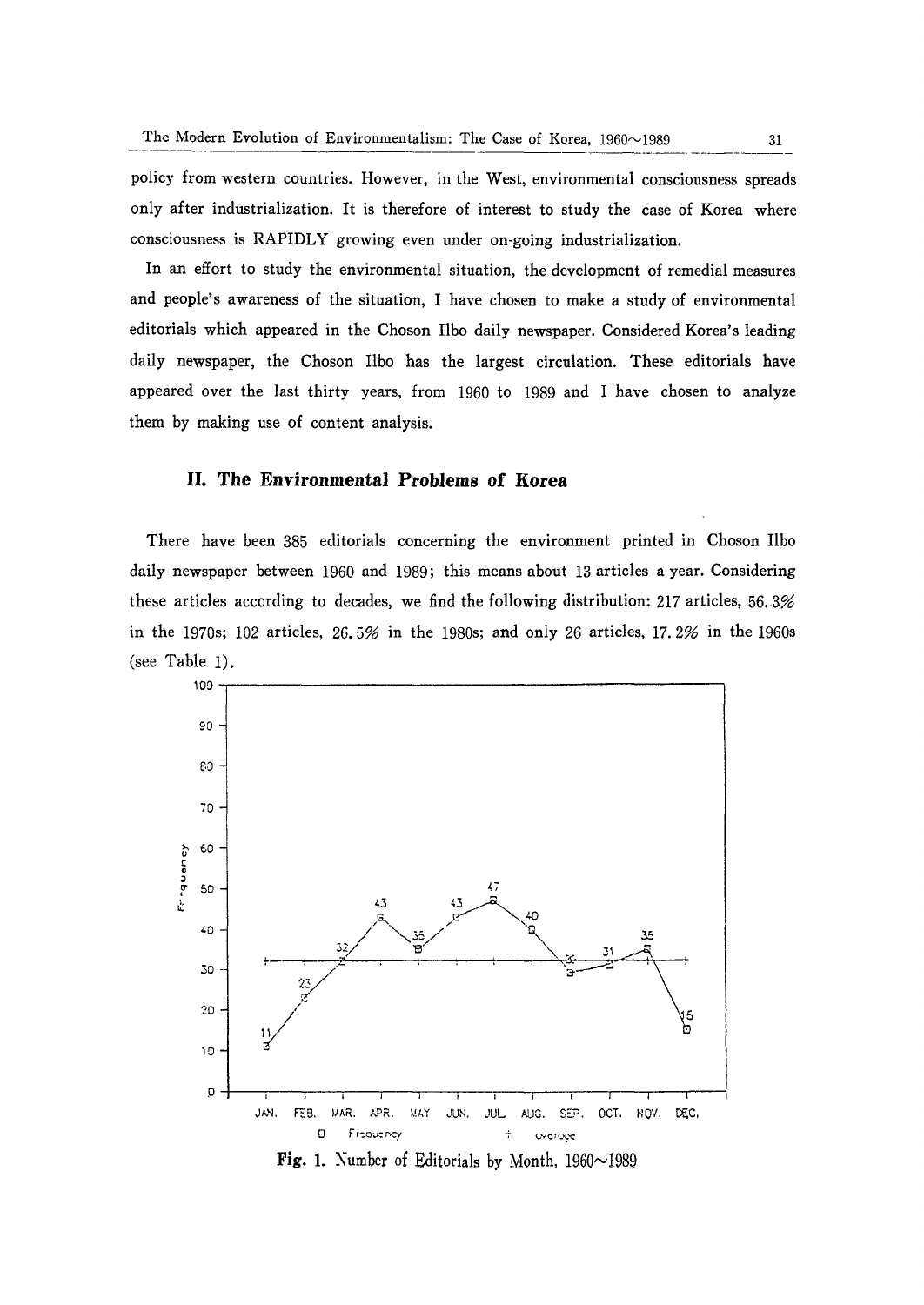The rarity of environmental articles in the 1960s was due to the importance placed on economic growth. There was, therefore, almost no room for the consideration of environmental policy. In 1962, when the government began the policy of economic growth first movement, factories were encouraged by the government development policy. A few years later, when polluting smoke began being emitted into the surroundings, all the media and the voice of the people considered smoke to be a symbol of prosperity instead of a danger to their habitat. This changed in the 1970s as awareness of the effect of economic success on the environment grew.

Considering the general trend of the printing of these 385 environmental editorials according to months and seasons (see Figure 1), we find that in July, environmental matters were handled most frequently. Also from April to August, both before and after July, 53.9% of the editorials were published in a space of five months. However, in January and December the lowest proportion of articles appeared. It seems that environmental subjects were also in hibernation in the winter months! In the spring and autumn, often the same subjects would be covered again and again.

| Issues                         | Decade    |           |           |           |
|--------------------------------|-----------|-----------|-----------|-----------|
|                                | 1960s     | 1970s     | 1980s     | Total     |
| natural environmental hazards  | 27(40.9)  | 12(5.5)   | 3(2.9)    | 42(10.9)  |
| nuclear power                  | 11(16, 7) | 4(1,8)    | 5(4.9)    | 20(5.2)   |
| water pollution                | 1(1.5)    | 27(12.4)  | 16(15.7)  | 44(11.4)  |
| air pollution                  | 2(3.0)    | 13(5.9)   | 6(5, 9)   | 21(5.5)   |
| ocean pollution                | 0(0.0)    | 8(3.7)    | 3(2.9)    | 11(2.9)   |
| soil pollution                 | 1(1.5)    | 5(2.3)    | 3(2.9)    | 9(2,3)    |
| garbage and toxic waste        | 0(0,0)    | 3(1.4)    | 1(1.0)    | 4(1,0)    |
| miscellaneous pollution        | 1(1.5)    | 3(1.4)    | 7(6.9)    | 11(2.9)   |
| environmental health hazards   | 0(0.0)    | 5(2.3)    | 3(2.9)    | 8(2.1)    |
| industrial hazards             | 2(3.0)    | 5(2,3)    | 1(1.0)    | 8(2.1)    |
| living environment             | 6(9.1)    | 9(4.1)    | 6(5.9)    | 21(5.5)   |
| energy-resources               | 0(0,0)    | 12(5.5)   | 3(2.9)    | 15(3.9)   |
| population                     | 0(0.0)    | 5(2,3)    | 1(1.0)    | 6(1.6)    |
| urban landscape beautification | 1(1.5)    | 0(0.0)    | 5(4.9)    | 6(1.6)    |
| forestation                    | 8(12.1)   | 19(8.8)   | 6(5, 9)   | 33(8.6)   |
| natural landscape conservation | 2(3.0)    | 3(1.4)    | 12(11.8)  | 17(4.4)   |
| environmental movement         | 1(1.5)    | 25(11.6)  | 12(11.8)  | 38(9.9)   |
| environmental policy           | 3(4.6)    | 59(27.2)  | 9(8.8)    | 71(18.4)  |
| Total                          | 66(100%)  | 217(100%) | 102(100%) | 385(100%) |

**Table 1.** Number of Editiorials by Issue and Decade,  $1960 \sim 1989$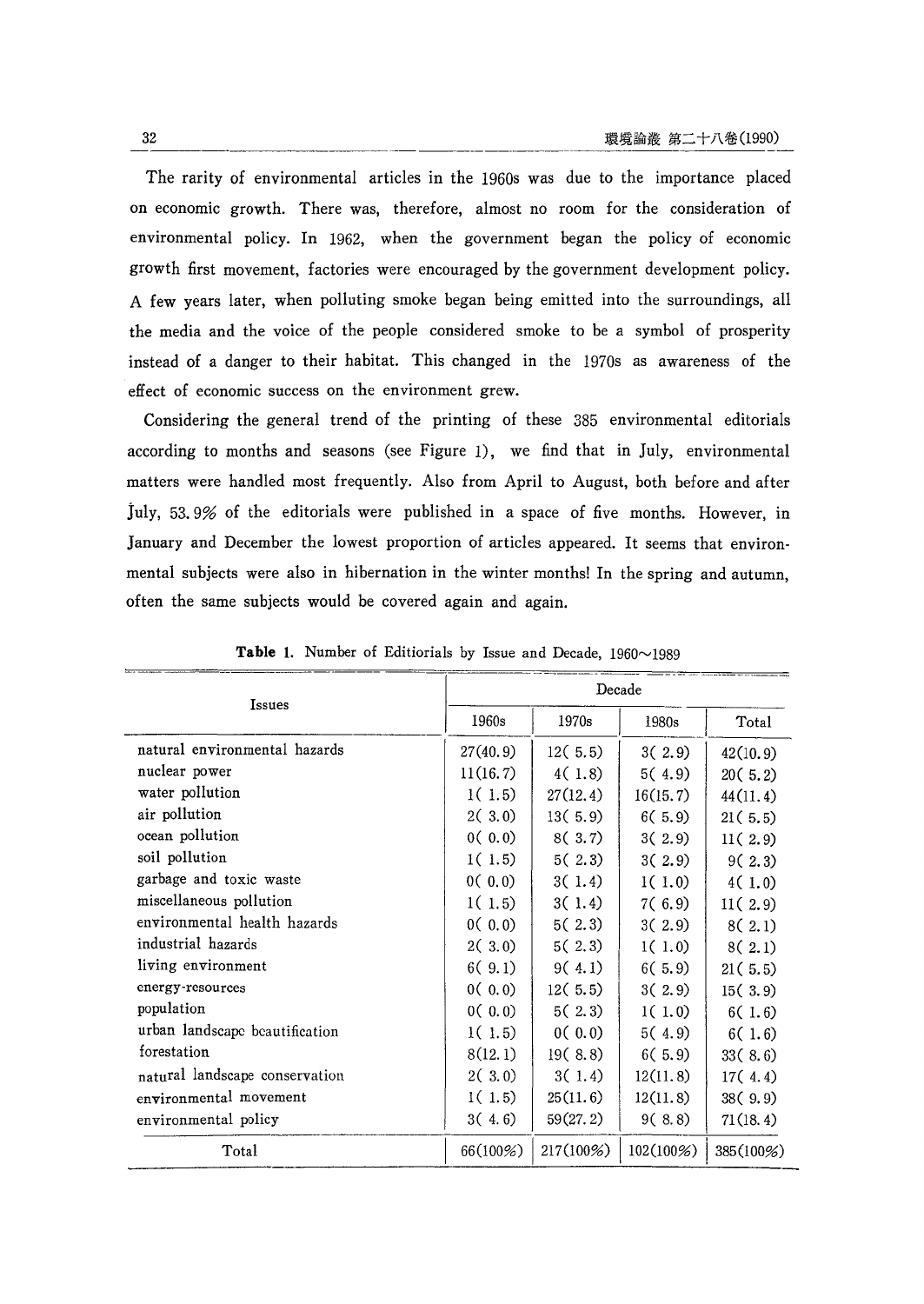Classifying the 385 editorials according to subject: 1) environmental policy, 18.4%; 2) water pollution 11.4%; 3) natural environmental hazards, 10.9%; 4) environmental movement,  $9.9\%$ ; 5) forestation,  $8.6\%$ ; 6) air pollution,  $5.5\%$ ; 7) living environment, 5.5%; 8) nuclear power, 5.2%; 9) natural landscape conservation, 4.4%; 10) energy resources, 3. 9%; 11) ocean pollution, 2. 9%; 12) miscellaneous pollution, 2. 9%; 13) soil pollution, 2.3%; 14) environmental health hazards, 2.1%; 15) industrial hazards, 2.1%; 16) urban landscape beautification, 1. 6%; 17) population, 1. 6%; 18) garbage and toxic waste, 1. 0% (see Table 1).

Looking into the percentage of specific environmental subjects handled on a year-long basis in the editorials, we find two interesting tendencies. There were eight important environmental subjects which received more than 5% attention. Among them, natural environmental hazards and forestation have received a lower percentage of coverage than water pollution, air pollution, and the environmental movement which have become more popular subjects since the 1960s (see Fig. 2). I have chosen to study eight important environmental issues in modern Korean society.



**Fig.** 2. Changes in the Importance<sup>\*</sup> of Eight Environmental Issues, 1960~1989 (in percentage) \*It denotes the ratio of number of editorials dealing with the respective environmental issue to the total number of editorials in each decade.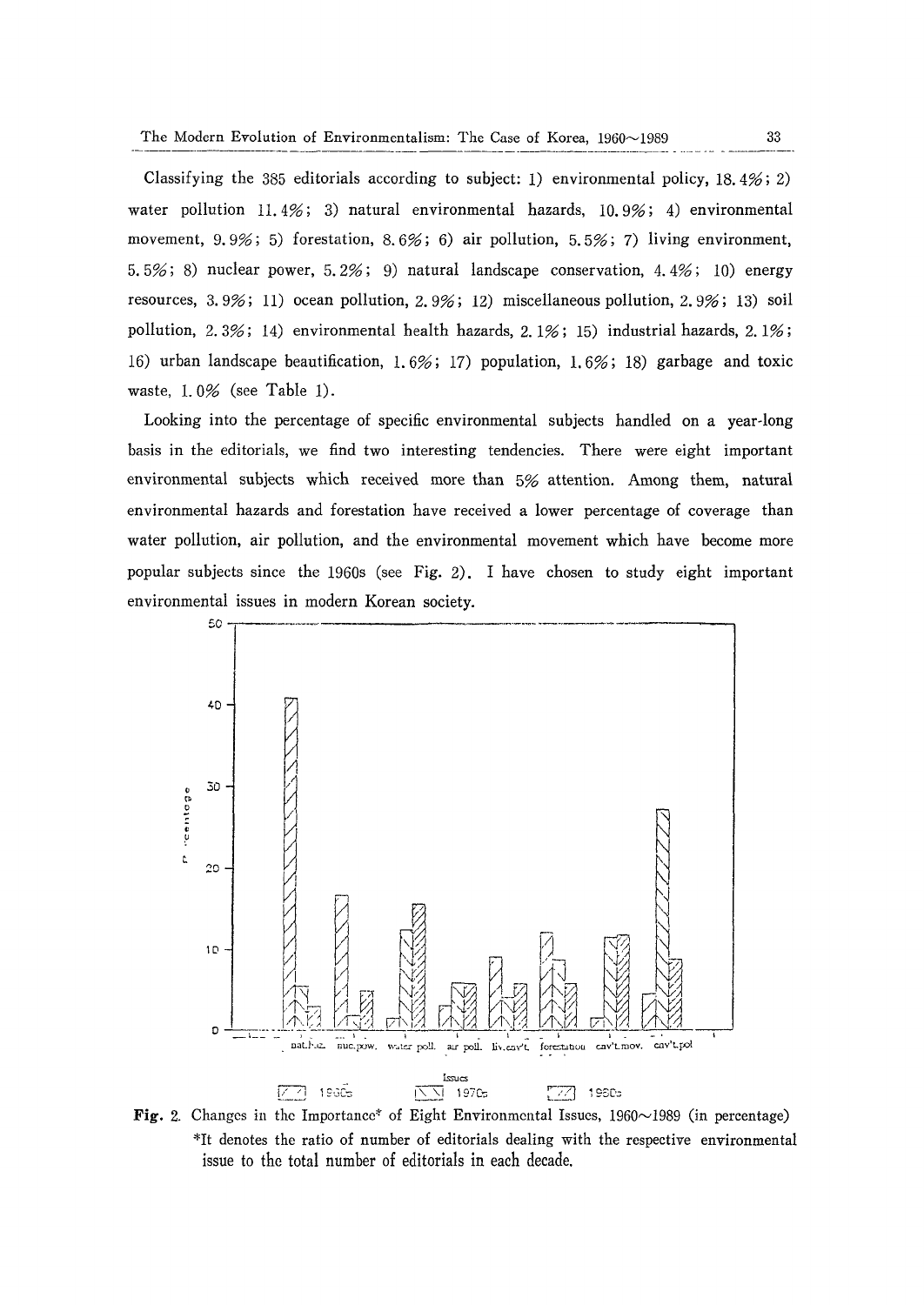#### 1. **Natural environmental hazards**

Natural environmental hazards have been of major importance in environmental matters in Korea. Among the total number of 42 editorials on natural environmental hazards, drought (19 articles) and flood damage (17 articles) were mostly frequently written about; the remaining articles being about unusual meteorological phenomena like typhoons, heavy snowfalls, and damages from cold weather.

Man-made as well as natural environmental hazards were especially frequent in the 1960s in Korea. Many people died and agriculture suffered great losses. Due to shortage of dam construction, and lack of tree planting, floods and droughts all caused great damage.

When reforestation of the peninsula had been completed, and the flow of rivers and dams had begun to be controlled, natural environmental hazards no longer affected Korea on an annual basis. As a result of these measures, the number of editorials written about environmental hazards was reduced to 12 articles in the 1970s and just 3 articles in the 1980s.

#### 2. **Nuclear Power**

Over the last three decades, awareness of the dangers of nuclear power has greatly changed. When the Cold War between America and the Soviet Union was at its peak in the 1960s, the attitude of Korean society was clearly geopolitical and depended on the U.S.A.'s nuclear umbrella. For example, the editorials were critical of the nuclear tests run by the Soviets, all the while justifying the tests done by the U.S. as rightful and necessary.

True to the economic euphoria of the 1960s, Korea welcomed atomic energy research because it was indicative of technological advancement. The Korean people underlined the fact that the energy was to be used for peaceful purposes only. At the same time that they welcomed this newly found power, the newspapermen did not hesitate to remind the people of the many victims of the atomic bombs dropped in the Second World War.

However, there was a fundamental change in viewpoint in the 1970s. Korea welcomed the advent of the atomic power plant age in 1978, all the while cautioning against nuclear tests in both the East and the West. No precautions against atomic accidents in power plants were taken at all; the only worry the government had was the inevitable dependence on foreign countries for nuclear fuel.

Until the first half of the 1980s, the Cold War continued to be a major influence on the development of nuclear power. The Soviet's suggestion to reduce nuclear weapons was met

34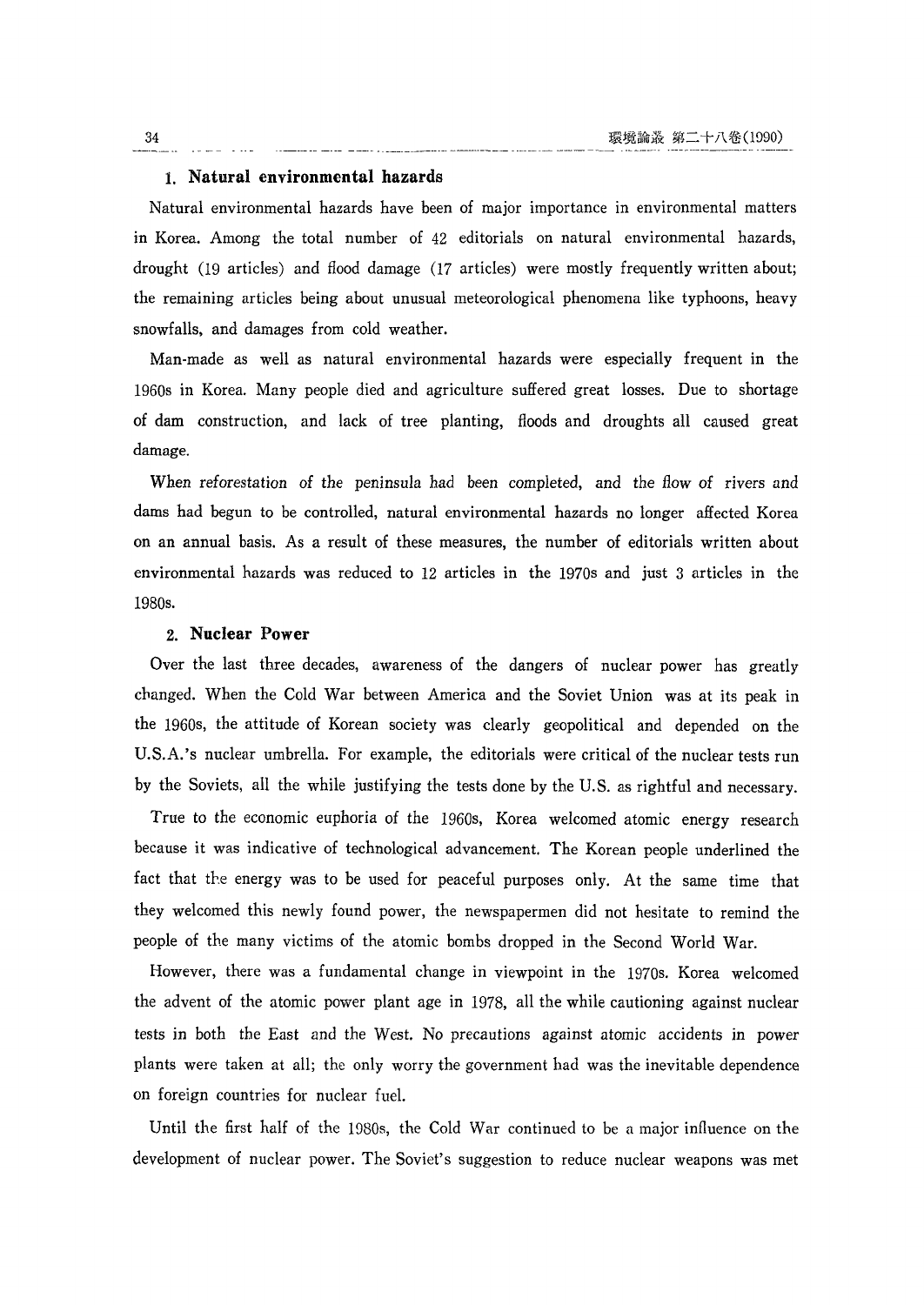with caution; their motives were mistrusted. In the latter half of the 1980s, attitudes began to change. Negotiations between America and the Soviet Union began to be taken at face value. Domestic nuclear power began to be considered in a different light: Korea began to worry about the possible leakage of radioactive rays, demanding safety measures to be taken.

# 3. **Water Pollution**

Out of various pollutions, water pollution was the subject most frequently written about in the editorials; there were 44 articles altogether. The reason for the great interest in water pollution was that it was directly connected with the survival of the people and also it is a very visible form of pollution. The situation surrounding water pollution was treated very gravely. One article, for example, was entitled: If the rivers rot, our blood will rot (July, 6, 1986).

It was in the 1960s that concern for water pollution was first written about. The article dealt with the severe pollution of the Han River, a river which flows through the center of Seoul. Suddenly, due to pollution, the people could no longer swim in the river in the summer. The article deplored this.

After the 1970s, when some of the effects of industrialization were beginning to be felt, the pollution of water began to be most remarkably noticeable and so became an issue. There was special focus on the Han River problem, caused by the huge concentration of industry and urban development in Seoul. Among the 44 articles on water pollution, there were 12 on the Han River.

# 4. **Air Pollution**

When the government· encouraged factories began to belch polluting gases into the air in the early 1960s, public opinion considered the smoke a symbol of prosperity. Even more so, cars, the main cu1prits of air pollution, were never seen from any other angle at that time than as symbols of success.

Here also, interest in air pollution was only shown after the 1970s. Then people began to realize the damage caused to the environment by cars. Of the 21 editorials to appear on air pollution, 11 were concerned with the pollution caused by harmful vehicle fumes.

In Korea, nitrogen oxides from vehicles and sulfur oxides from burning briquettes are the main cause of acid rain. Even though the research done on acid rain has been neither extensive nor conclusive, it has been a constant phenomenon since 1975. The subject of acid rain was not missed by the writers of the editorials.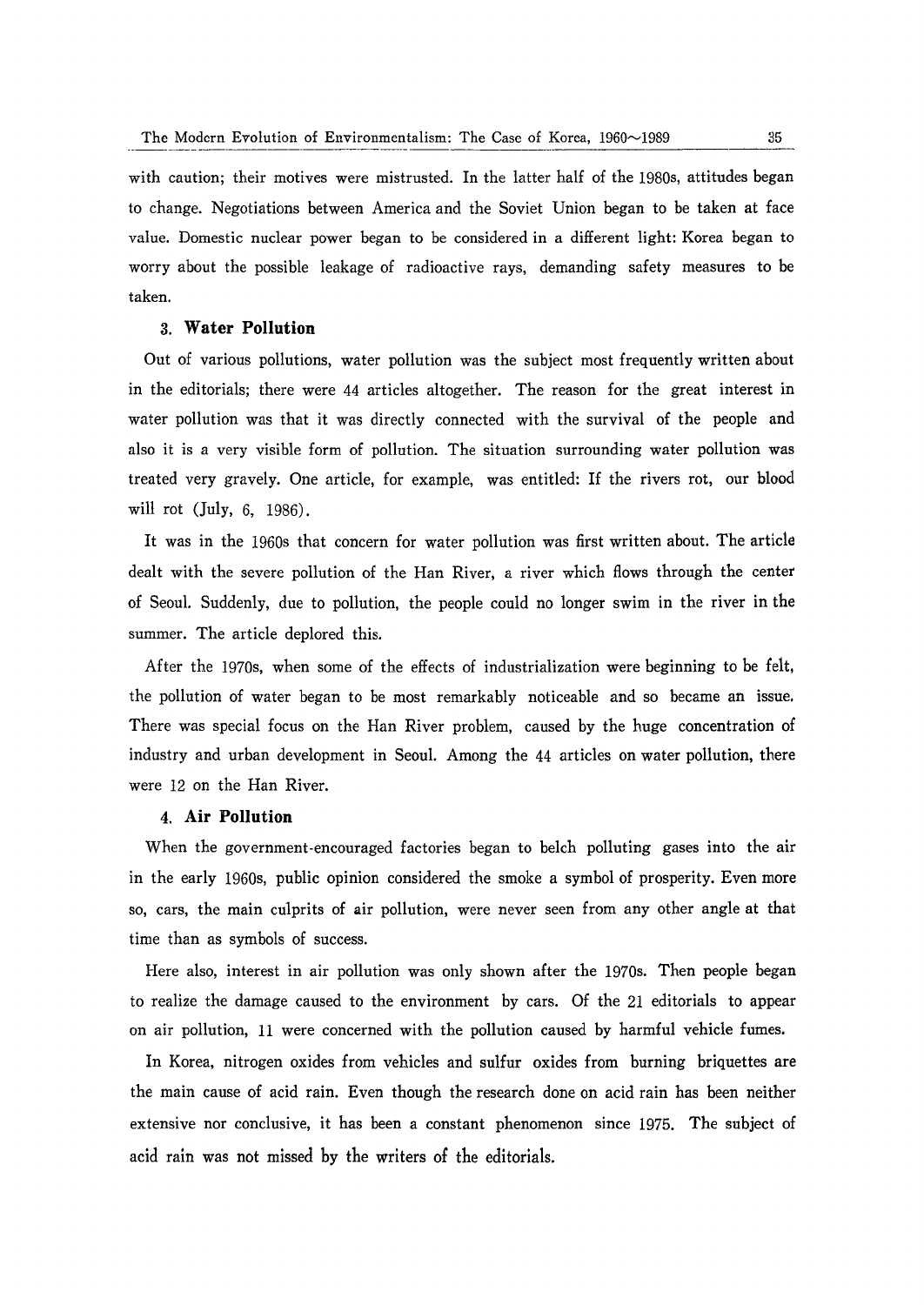Another aspect of air pollution is the creation of smog which limits city visibility and causes eye trouble. In 1988 in particular, smog was very serious, and Seoul city visibility was limited to less than one kilometer. The writers of the editorials considered the smog so serious that they said that "the city of Seoul was not visible."

#### 5. **Living Environment**

Living environment is a term that I have coined to encompass the conditions of daily life including health, safety, and comfort. There were 21 articles among the editorials on 'this subject. To classify them specifically, there were 10 articles on sanitation, 4 articles on law and order on public holidays, 3 articles on city parks, 3 articles on food safety, and 1 article on urban amenity.

The major subjects considered in the articles on sanitation were contagious diseases and briquette gas poisoning (or anthracite gas poisoning). Considering the climate of Korea, the former cause social problems in summer, the latter is the source of disaster in winter. The use of charcoal briquettes contributed positively to the success of the reforestation program. However, people from low income brackets could not afford to install proper safety devices, and so lost their lives from carbon monoxide poisoning.

Editorials on sanitation were featured less and less as the years went by. There were 6 articles in the 60s, 3 articles in the 70s, and only 1 article in the 80s. From this we can perceive the trend in living conditions. While the quality of the natural environment deteriorated with economic growth, living conditions improved.

Holiday making is also an outcome of improved economic conditions. As more and more people acquired the leisure to go out and enjoy free time, the problems relating to holidays arose. The whole system of creation and management of city parks had to be looked at.

The problems associated with food safety are fundamentally a question of social ethics. Merchants spurred on by greed and the desire for personal gain are willing to cheat the public in falsely promising healthy food.

#### 6. **Forestation**

Forestation was the foremost goal of the conservation movement in modern Korea. During the Japanese colonial period, the deforestation inflicted was almost total. After liberation, an Arbor Day, in April 1, was quickly designated in order to give the impetus to start planting trees all over the country. At first, however, due to the cutting of trees for fuel and the Korean war, the reforestation program was little successful.

In the first half of the 60s, the government finally made a strict regulation concerning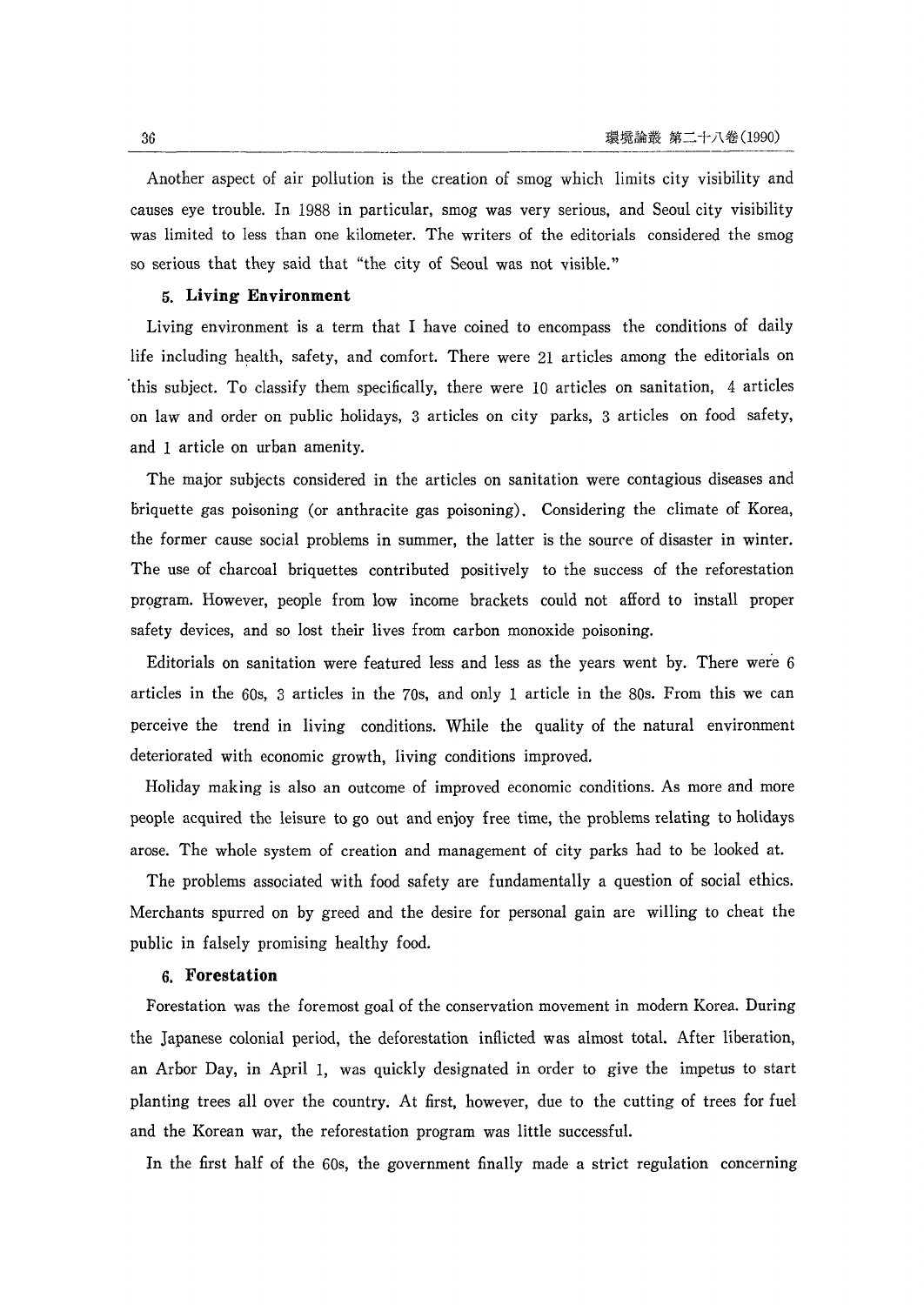the cutting of trees. The media also joined in the crusade. Every Arbor Day, the papers ran an editorial about planting trees. Thanks to the efforts on all fronts, the mountains began to look green in the first half of the 1970s. In addition, the papers began to run editorials about trees in September and October from the latter half of the 70s. These editorials emphasized the importance of after-care of the trees as well as the planting of the trees.

Slowly the viewpoint changed. There were less and less editorials about trees from the 1980s, when only 4 articles appeared. It is thought that this is due to the success of the reforestation program.

# 7. **Environmental Movement**

Due to man's dependence on and involvement with his natural habitat, concern for the environment is fundamental. Even before people were conscious of the great pollution which is prevalent today, public attention was already focussed on the need for awareness of environmental preservation.

It was this consciousness which helped people to live in the world long before industrialization. And this consciousness, often referred to as the Oriental way of thinking, includes the teachings of Buddhism and Confucianism. The first Buddhist precept is not to take the life of any living being. This alone influenced oriental spiritual life greatly.

Also Chinese Confucianism, which was introduced to Korea, emphasized not killing living things and not cutting trees; for example, establishing tree preservation between February and October, the main time of the year when trees grow. Even though we now call this style of thinking "nature conservation," its main aim was to protect the livelihood of the people.

Many of these traditional ideas have been taught in modern society as well. Even in the 1960s, the period before the advent of industrialization in Korea, the newspaper editorials reminded the people that environmentalism was a traditional dimension of the life-style of the Korean people.

In our traditional culture, the view taken of the environment was completely different from that of the people of today. In those days, people feared nature considering it the main source of their misery against which there was no possible remedy. This viewpoint prevented any means of nature conservation from being developed. This was very evident in the editorials. One article stated, "As there is a lot of humidity and it often rains torrentially in Korea, garbage and toxic wastes naturally rot or are washed away. There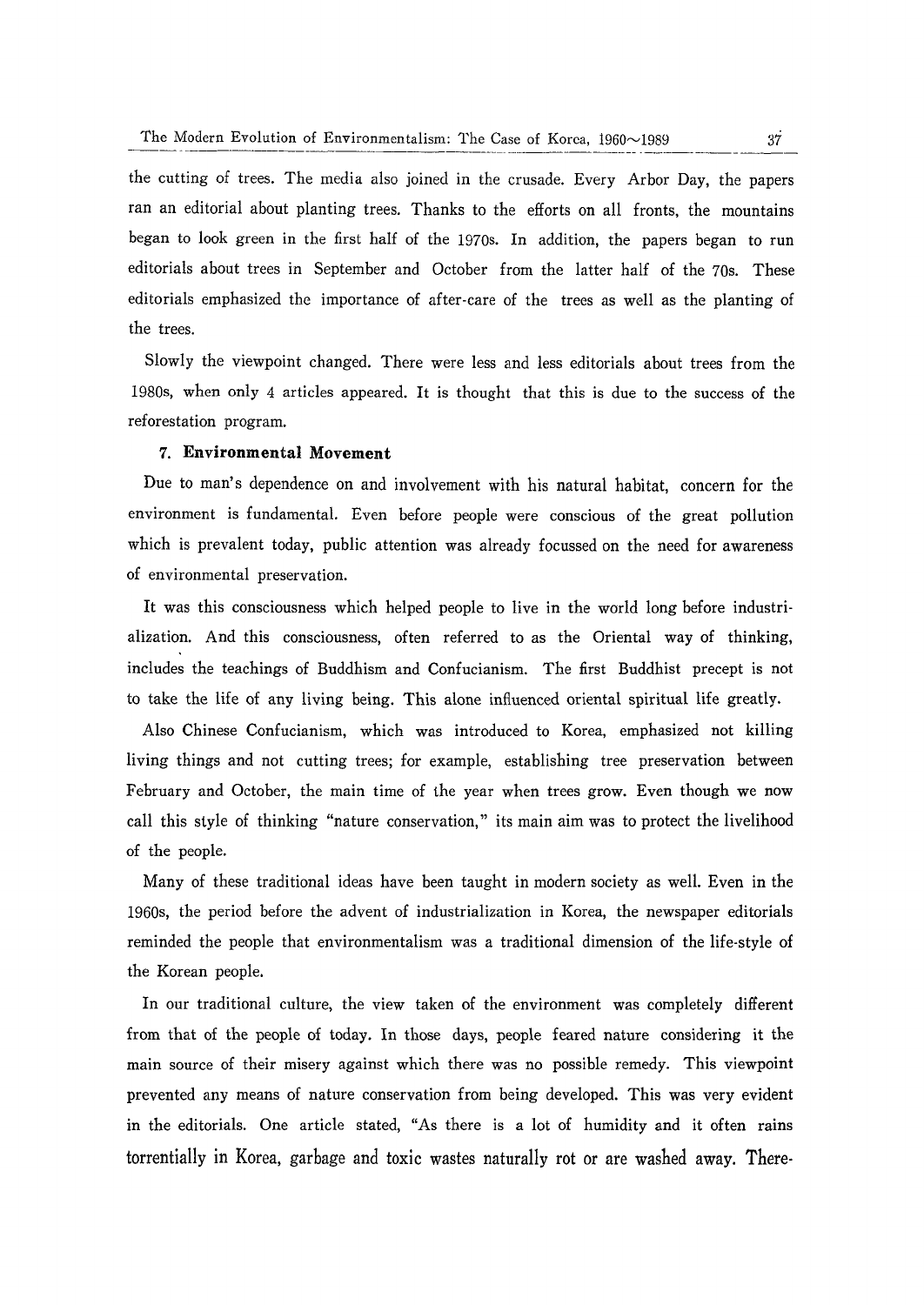fore they are not likely to be harmful to the environment." Due to this kind of view point, Korean people were not open to new ideas about the environment.

The idea of nature conservation, which began in Korea in the early 1960s, was greatly influenced by the theories held in other countries. In 1972, concern for the environment spread widely with the United Nations Conference on the Human Environment held in Stockholm. At that conference, great interest in the world tendency towards environmental conservation was shown to be strong. About the same time there were 2 articles about environment problems and later 8 more advocating environmental consciousness on Environment Day, June 5, a day designated at the conference in Stockholm. This made 10 editorials all together. When Environment Day was designated, the government-controlled Korean Red Cross Society actively participated in the prevention-oriented environmental movement in 1973. The editorials did not fail to notice that.

However, Korea's development-oriented dictatorship-which continued until early 1988 held an environmental policy which was characteristically government-centered. This meant that, as a general rule, no preventative measures were taken and anyone drawing public attention to environmental pollution was almost always stigmatized as "an anti-social man."

In spite of the lack of support, environmental movements persisted among those people who were directly involved in environmental pollution: professors and intellectuals journalists. The editorials assumed an air of indifference towards these movements led by non-government people.

#### 8. **Environmental Policy**

Environmental policy can be effectively divided into three parts: environmental assessment, environmental law, and environmental administration. These three areas are related to one another because assessment should be embodied in law (which includes establishing, interpretation, and applying of law), and law again should be materialized in administration.

A total of 71 articles on environmental policy have appeared over the last three decades. Among these articles, environmental administration (35 editorials) was the subject most frequently written about. There were 19 articles on environmental assessment and 17 articles on environmental law.

To look at environmental policy chronologically, there was almost no interest shown in the 1960s when only 3 articles appeared. Neither the public nor the government were drawn to this aspect of the environmental movement. In 1963, when the pollution preven-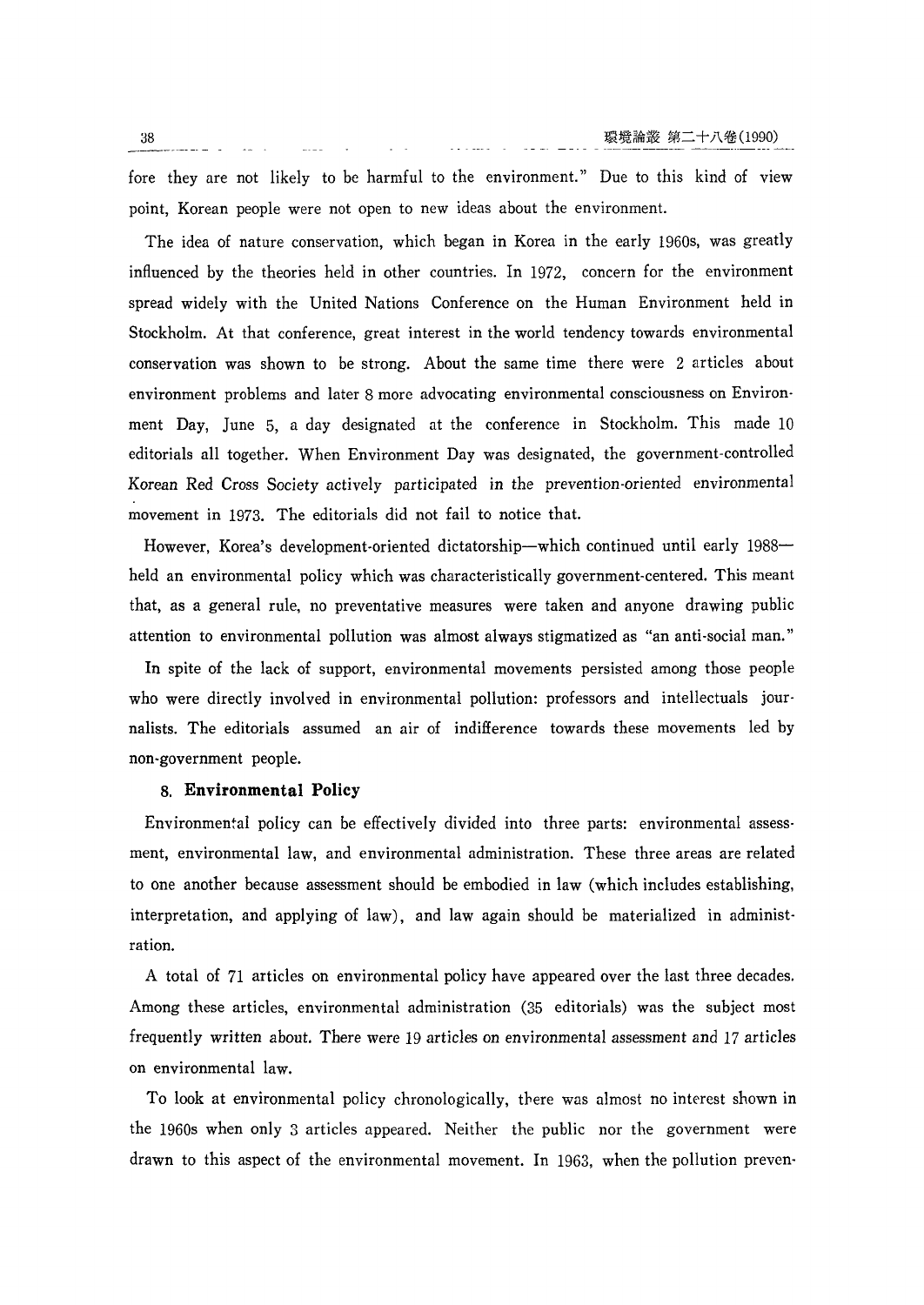tative law was established, no administrative machinery was set up to enforce it until early 1967.

The first editorial on environmental policy was published on July 21, 1964. It urged the materialization of a pollution preventive law. It also mentioned urban landscape beautification. The attitude shown in this article shows the lack of interest shown by the media and the total indifference of the government.

To enhance the importance of environmental conservation, political decisiveness is necessary. In the Korea of those days, the legitimacy of political power rested on economic growth; the statistical figures measuring economic growth were regarded as an index symbolizing legitimacy. After the 1960s, the development decade, it was common practice to consider political interest toward environmental policy as drag on economic growth, when it was precisely political decisiveness that was needed.

It was not until the latter half of the 1970s that political determination in environmental policy began to appear. In 1977, the importance of this matter was emphasized in the new year press conference of the president. Environmental law was then established in the same year. In 1979, much bigger progress was made and finally the Environmental Protection Agency was founded in January, 1980.

The editorials on environmental policy reminded the authorities concerned of the importance of environmental protection. The fact that the relationship between environmental protection and economic growth was especially in conflict with the world-wide experience, was important in the lack of recognition. Therefore the editorials carefully pointed out the importance of finding a compromise between economic growth and environmental protection in order to lessen the conflict for the Korean government that was in the throes of driving for economic growth at that time.

It seems a little strange that there was no discussion about the mutual relationship between environmental protection and other social values: particularly as the conflict with economic growth was concerned. Whenever environmental protection becomes a public interest and more and more people recognize its importance, the benefit usually goes to the rich, not to the poor. Therefore increasing awareness of the importance of environmental protection harms the social equity. This point never seems to have been considered by the writers of the editorials under consideration: they merely concentrated on the conflict with economic growth. In this respect, we can easily recognize that the environmental consiousness of Koreans remained unsophisticated.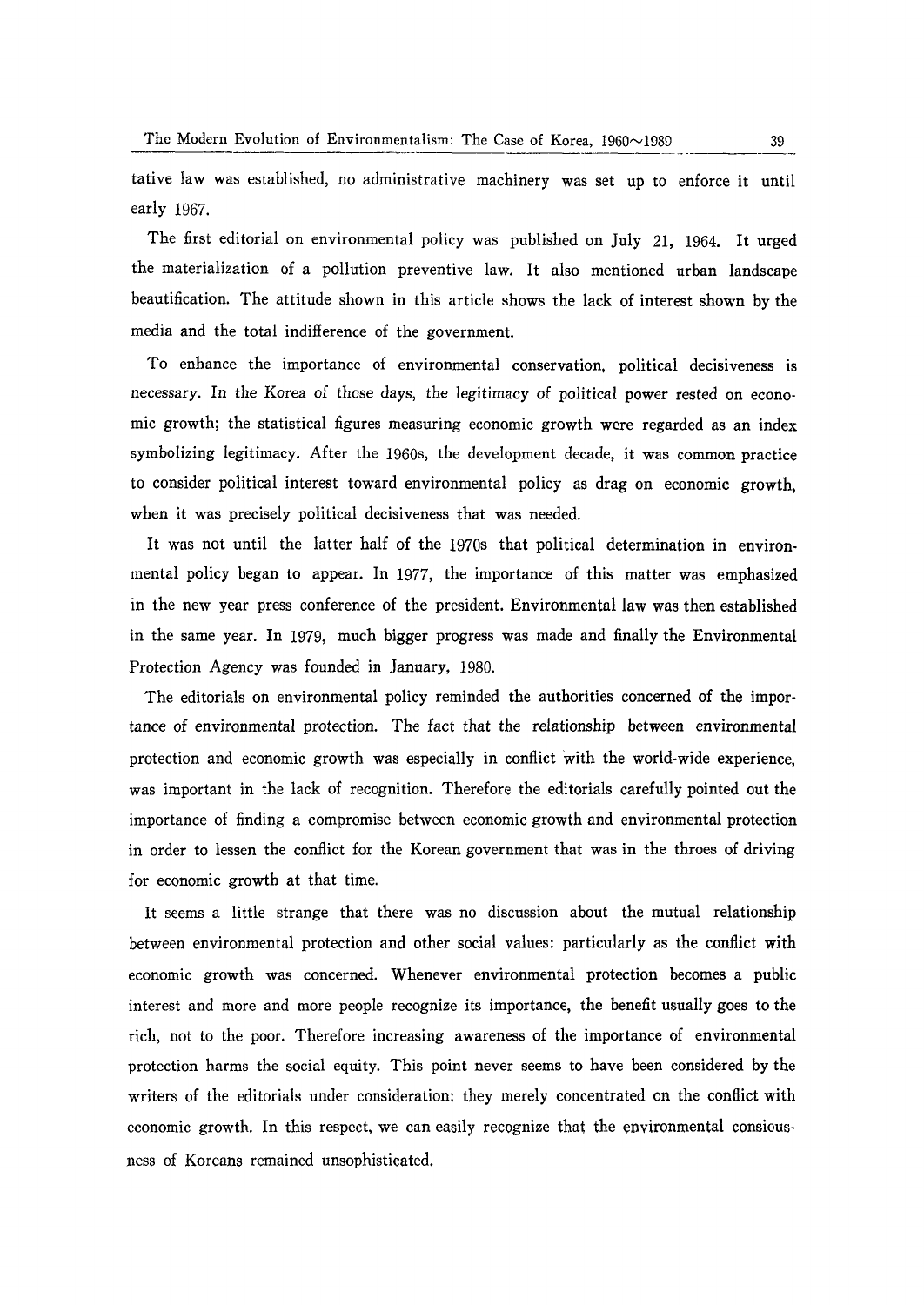The editorials about environmental protection after the 1970s generally added the initiative of environmental law and environmental administration in order to enhance the importance of the environmental question. As in other countries, Korea's environmental law developed in three phases. First, the sanitation law was established. Second, the pollution law was established. And third, the environmental law was established. In the first phase, when the pollution law was made, the government concentrated upon the elimination and prevention of pollution which was troubling the people. In other words, they solely depended on the method of treating symptoms.

The alternative to treating symptoms is to use a proper managerial approach which takes care of the whole environment generally. In developed countries, the approach towards environmental law and environmental administration has been already changed to the managerial approach. In Korea, with the establishment of the environmental policy, the method was finally shifted to the managerial approach in 1977.

In one of the editorial titles, the change from a microscopic vision focused on pollution to a macroscopic vision focussing on the quality of the environment, was also indicated. If we take a chronological look at the frequency of the use of the words pollution and environment in the editorials, each word appeared four times respectively in the 1960s. In the 1970s, the words pollution and environment appeared 51 and 44 times respectively, and 9 and 17 times respectively in the 1980s. Except for the 1960s, the period when awareness of environmental problems was almost absent, the word environment appeared more frequently than the word pollution in the 1980s, the reverse of the 1970s.

# **III. Conclusion**

In the summer of 1989, there was a tap water crisis. Considerable amounts of heavy metals were detected in the Han River water, the main source of water for the city of Seoul. For the first time, people realized they were paying dearly with pollution for the economic miracle of the country.

Comparing the new realization of the dangers of economic success to the total lack of consciousness of the 1960s, this new realization was a great development. The government found itself in a difficult situation: having to choose between survival of the environment and economic growth at the cost of pollution. Most people gave priority to economic growth for they believed that if economic growth were well accomplished, it would be